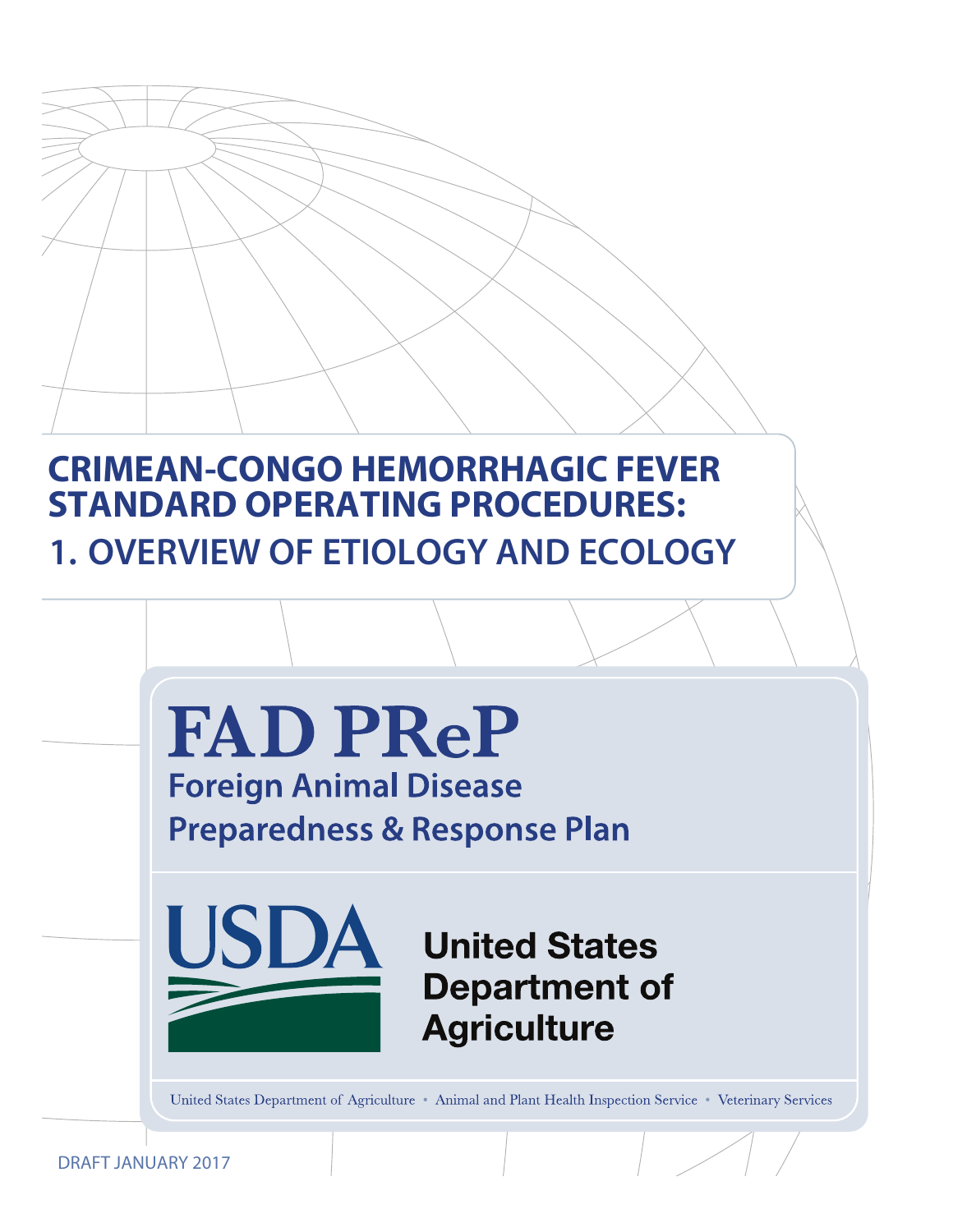| File name:      | CCHF FAD PREP E&E JAN2017                            |                           |
|-----------------|------------------------------------------------------|---------------------------|
|                 | Lead section: Preparedness and Incident Coordination |                           |
| Effective date: | January 2017                                         | Review date: January 2019 |

The Foreign Animal Disease Preparedness and Response Plan (FAD PReP) Standard Operating Procedures (SOPs) provide operational guidance for responding to an animal health emergency in the United States.

These draft SOPs are under ongoing review. This document was last updated in **January 2017**. Please send questions or comments to:

National Preparedness and Incident Coordination Veterinary Services Animal and Plant Health Inspection Service U.S. Department of Agriculture 4700 River Road, Unit 41 Riverdale, Maryland 20732-1231 Fax: (301) 734-7817 E-mail: [FAD.PReP.Comments@aphis.usda.gov](mailto:FAD.PReP.Comments@aphis.usda.gov)

While best efforts have been used in developing and preparing the FAD PReP SOPs, the U.S. Government, U.S. Department of Agriculture (USDA), and the Animal and Plant Health Inspection Service and other parties, such as employees and contractors contributing to this document, neither warrant nor assume any legal liability or responsibility for the accuracy, completeness, or usefulness of any information or procedure disclosed. The primary purpose of these FAD PReP SOPs is to provide operational guidance to those government officials responding to a foreign animal disease outbreak. It is only posted for public access as a reference.

The FAD PReP SOPs may refer to links to various other Federal and State agencies and private organizations. These links are maintained solely for the user's information and convenience. If you link to such site, please be aware that you are then subject to the policies of that site. In addition, please note that USDA does not control and cannot guarantee the relevance, timeliness, or accuracy of these outside materials. Further, the inclusion of links or pointers to particular items in hypertext is not intended to reflect their importance, nor is it intended to constitute approval or endorsement of any views expressed, or products or services offered, on these outside websites, or the organizations sponsoring the websites.

Trade names are used solely for the purpose of providing specific information. Mention of a trade name does not constitute a guarantee or warranty of the product by USDA or an endorsement over other products not mentioned.

USDA prohibits discrimination in all its programs and activities on the basis of race, color, national origin, sex, religion, age, disability, political beliefs, sexual orientation, or marital or family status. (Not all prohibited bases apply to all programs.) Persons with disabilities who require alternative means for communication of program information (Braille, large print, audiotape, etc.) should contact USDA's TARGET Center at (202) 720-2600 (voice and telecommunications device for the deaf [TDD]).

To file a complaint of discrimination, write USDA, Director, Office of Civil Rights, Room 326-W, Whitten Building, 1400 Independence Avenue SW, Washington, DC 20250-9410 or call (202) 720-5964 (voice and TDD). USDA is an equal opportunity provider and employer.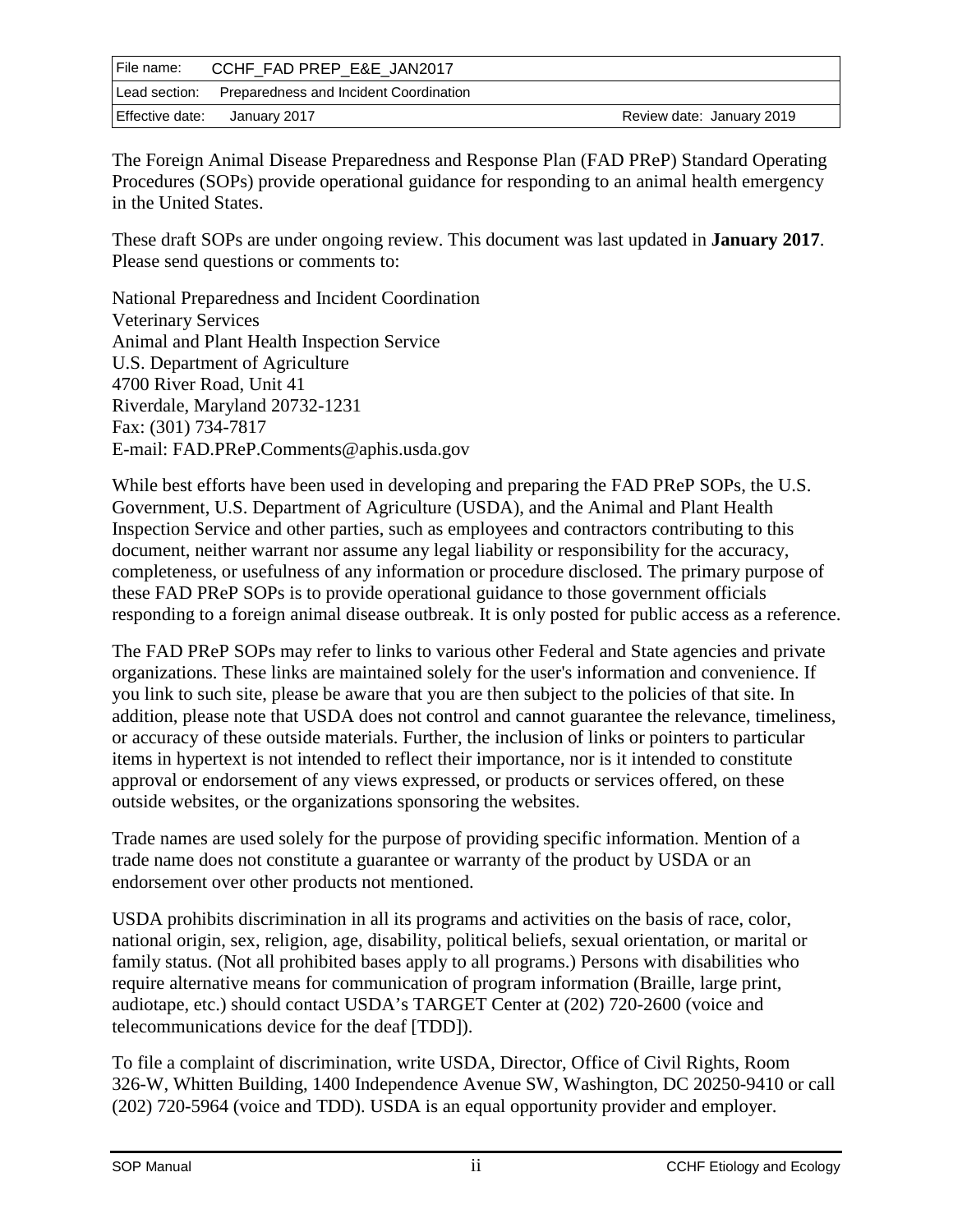# **Contents**

| 1.1 |  |
|-----|--|
|     |  |
| 1.2 |  |
| 1.3 |  |
|     |  |
|     |  |
|     |  |
| 1.4 |  |
|     |  |
|     |  |
|     |  |
|     |  |
|     |  |
| 1.5 |  |
| 1.6 |  |
| 1.7 |  |
|     |  |
|     |  |

## Figure

### Table

|--|--|--|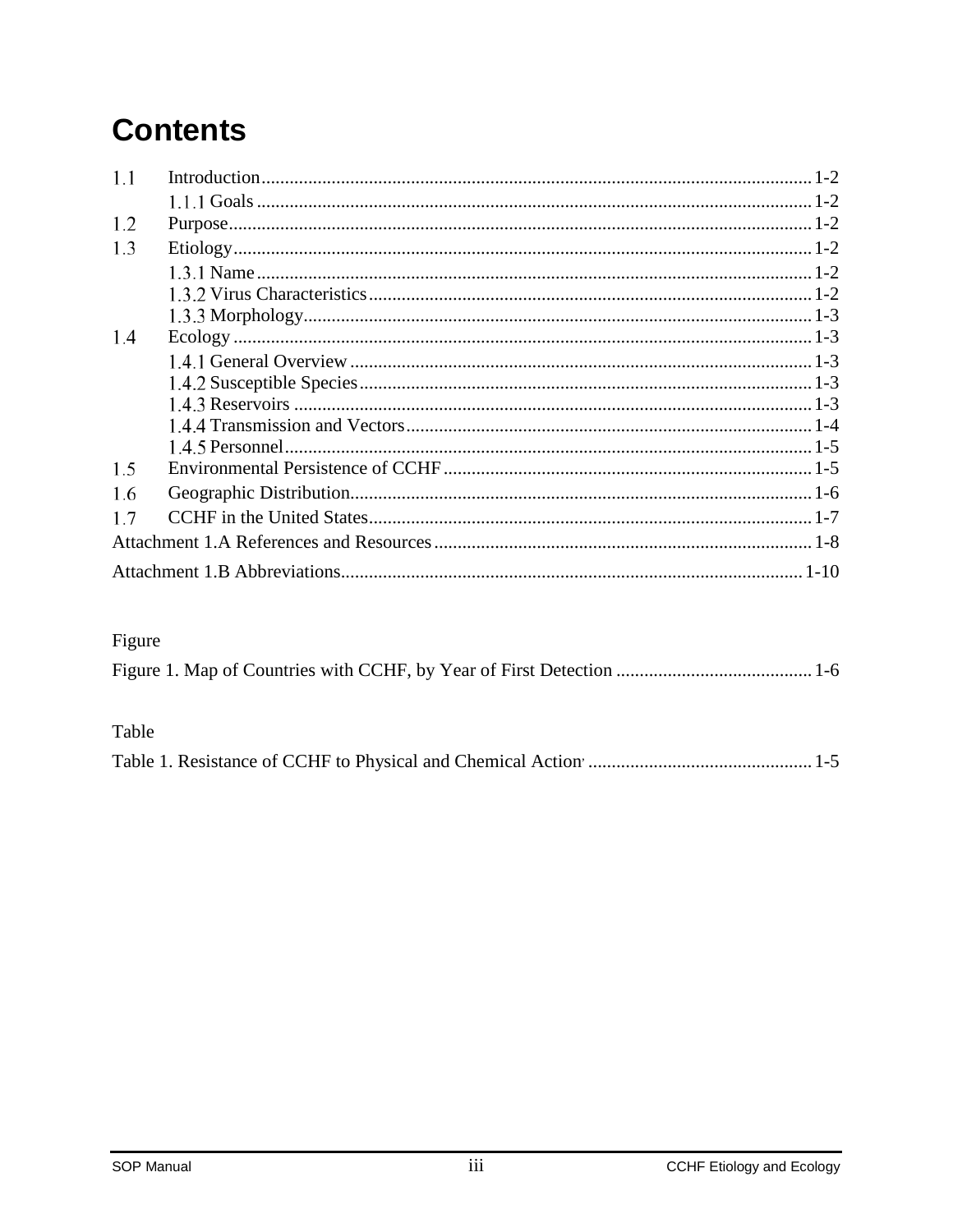## **Crimean-Congo Hemorrhagic Fever (CCHF) Etiology and Ecology Quick Summary**

### Disease

Crimean-Congo hemorrhagic fever, Central Asian hemorrhagic fever, Congo fever, Congo virus disease, Crimean hemorrhagic fever, Hungribta (blood taking), Karakhalak (black death), Khunymuny (nose bleeding), and viral tick-borne hemorrhagic fever disease.

### Mortality and Morbidity

Small vertebraetes (excluding birds) and livestock may become viremic but do not experience signs. Human mortality varies from 5–80 percent, but rates are often around 30 percent.

### Susceptible Species

Small vertebrates, livestock, ostriches, and humans.

### Zoonotic Potential (yes/no)?

Yes.

### **Transmission**

The primary modes of CCHF transmission to humans are through tick bites (primarily of the genus *Hyalomma)*, exposure to blood or tissues of infected livestock, and direct contact with blood or body fluids of other infected persons.

### Persistence in the Environment

Virus stable in blood up to 10 days at  $40^{\circ}$ C, in wet conditions for 7 hours at  $37^{\circ}$ C, 11 days at 20°C, and 15 days at 4°C, and in dry conditions for 90 minutes to 24 hours.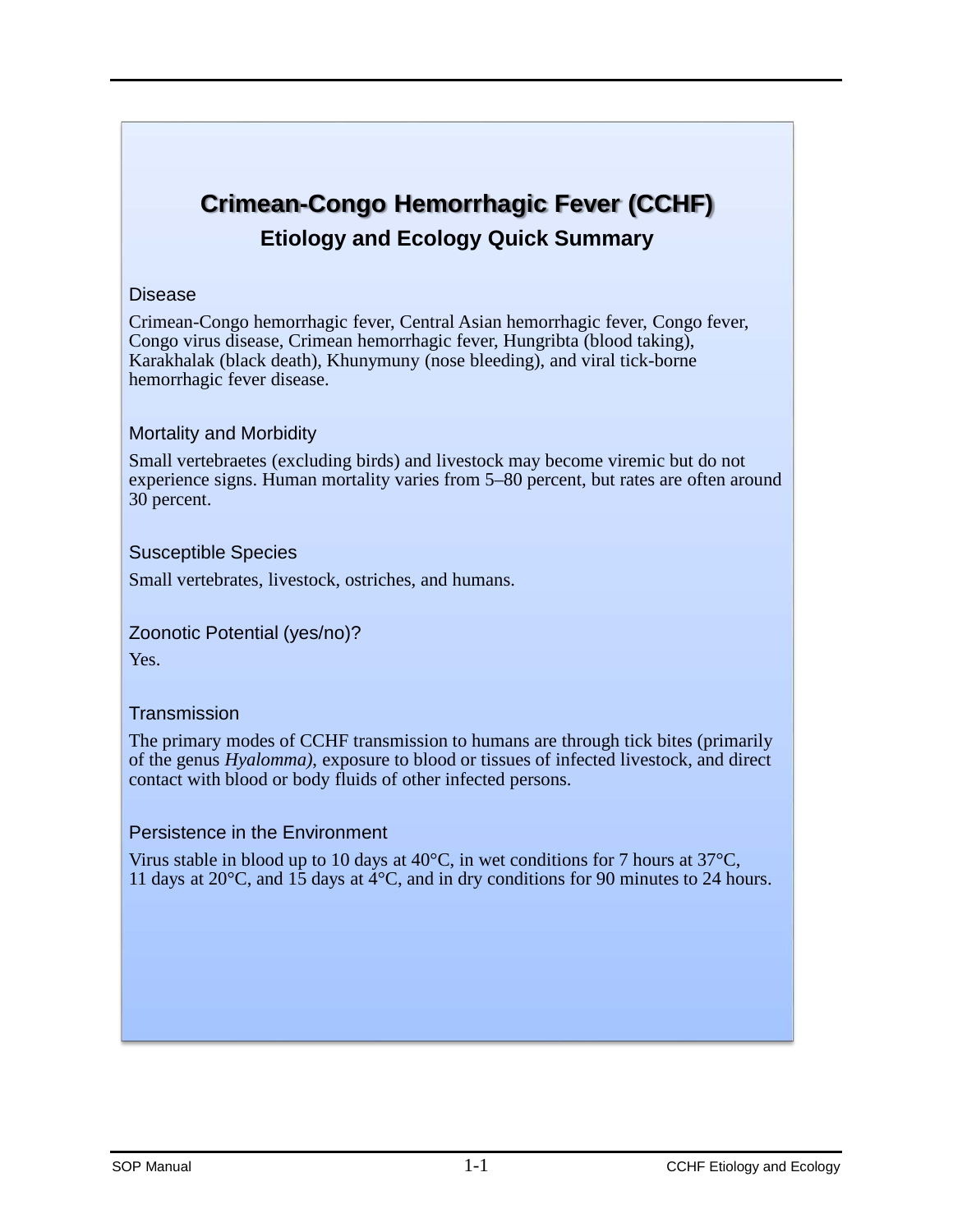#### $1.1$ **Introduction**

Crimean-Congo hemorrhagic fever (CCHF) is a tick-borne zoonotic viral disease that can be severe in humans but does not produce clinical signs in domestic and wild ruminants (cattle, sheep, and goats), insectivores, small lagomorphs, and rodents. Humans are very susceptible to CCHF, which, after a 3–7 day incubation period, causes fever, myalgia, headaches, and gastrointestinal symptoms.[1](#page-4-0) Though CCHF is endemic in many parts of Africa, Asia, Eastern Europe, and the Middle East, it does not currently exist in the United States.<sup>[2,](#page-4-1)[3](#page-4-2)</sup>

## 1.1.1 Goals

As a preparedness goal, the Animal and Plant Health Inspection Service (APHIS) will provide etiology and ecology summaries for CCHF and update these summaries at regular intervals.

As a response goal, the Unified Command and stakeholders will have a common set of etiology and ecology definitions and descriptions, to ensure proper understanding of CCHF when establishing or revising goals, objectives, strategies, and procedures.

#### $1.2<sub>2</sub>$ **Purpose**

The purpose of this document is to provide responders and stakeholders with a common understanding of the disease agent.

#### $1.3$ **Etiology**

## 1.3.1 Name

CCHF is also referred to as Central Asian hemorrhagic fever, Congo fever, Congo virus disease, Crimean hemorrhagic fever, Hungribta (blood taking), Karakhalak (black death), Khunymuny (nose bleeding), and viral tick-borne hemorrhagic fever disease. [4](#page-4-3)

## 1.3.2 Virus Characteristics

This disease has the following characteristics:<sup>[5](#page-4-4)</sup>

- Family: *Bunyaviridae*
- Genus: *Nairovirus*
- Species: Crimean-Congo hemorrhagic fever virus.

<span id="page-4-0"></span><sup>&</sup>lt;sup>1</sup> Center for Agriculture and Biosciences International. (2015). Crimean-Congo Hemorrhagic Fever. Retrieved from [http://www.cabi.org/isc/datasheet/87383.](http://www.cabi.org/isc/datasheet/87383)

<span id="page-4-1"></span><sup>2</sup> Appannanavar, S.B. and B. Mishra. (2011). An Update on Crimean-Congo Hemorrhagic Fever. *Journal of Global Infectious Diseases*, *3*(30), 285–292.

<span id="page-4-2"></span><sup>3</sup> CABI. (2015). Crimean-Congo Hemorrhagic Fever. Retrieved fro[m http://www.cabi.org/isc/datasheet/87383.](http://www.cabi.org/isc/datasheet/87383)

<span id="page-4-3"></span><sup>4</sup> Center for Food Security and Public Health (CFSPH), Iowa State University. (2007). Crimean-Congo Hemorrhagic Fever. Retrieved from [http://www.cfsph.iastate.edu/Factsheets/pdfs/crimean\\_congo\\_hemorrhagic\\_fever.pdf.](http://www.cfsph.iastate.edu/Factsheets/pdfs/crimean_congo_hemorrhagic_fever.pdf)

<span id="page-4-4"></span><sup>5</sup> International Committee on Taxonomy of Viruses. (2016). Retrieved from [http://www.ictvonline.org/virusTaxonomy.asp.](http://www.ictvonline.org/virusTaxonomy.asp)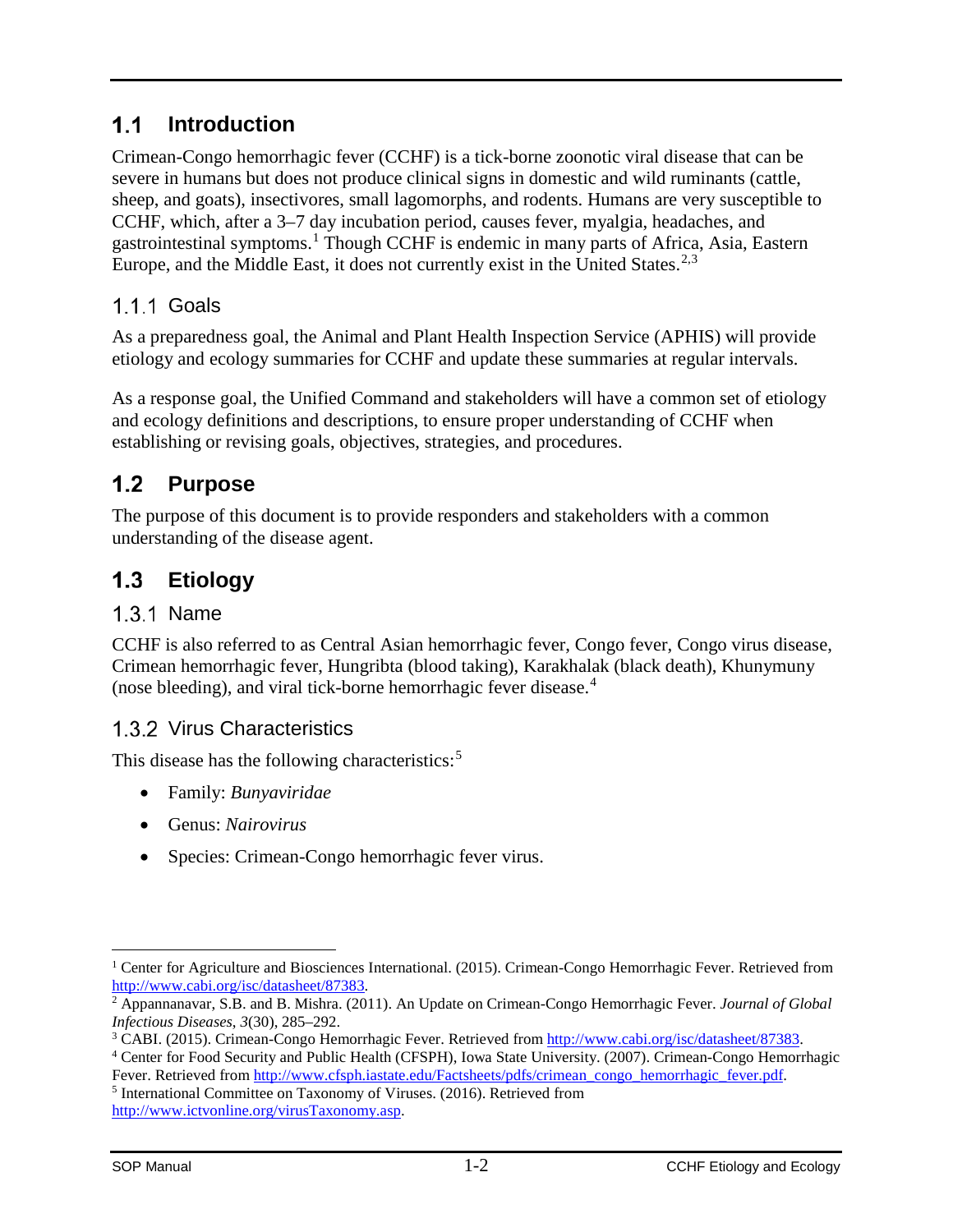## 1.3.3 Morphology

Crimean-Congo hemorrhagic fever virus (CCHFV) is a spherical enveloped ribonucleic acid virus with a diameter of approximately 100 nm. The virus can be differentiated from other members in the *Bunyaviridae* family under electron microscopy. [6](#page-5-0)

#### $1.4$ **Ecology**

## 1.4.1 General Overview

There are 7 CCHFV genotypes—Asia-1, Asia-2, Euro-1, Euro-2, Africa-1, Africa-2, and Africa-3—recognized by the region in which they originated and still circulate. More than one genotype, however, can be found throughout multiple countries. [7](#page-5-1)

CCHF was first described in the Crimean Peninsula in 1944 and later in the Democratic Republic of the Congo in 1956. Currently CCHF is widely reported in Africa, but in recent years, outbreaks in Asia and the Middle East have become more common.[8](#page-5-2) Significantly, as no previous sporadic cases or outbreaks had ever been reported there, clinical cases of CCHF were observed in Turkey for the first time in the early 2000s, affecting people who handled livestock or were exposed to infected patients.<sup>[9](#page-5-3)</sup>

## 1.4.2 Susceptible Species

A wide variety of domestic and wild vertebrates, including birds, may experience subclinical infection. Host preference of ticks carrying CCHF vary by life stage, with larvae and nymphs preferring small mammals and ground birds whereas adults may more likely be found on large mammals, such as livestock. $10,11$  $10,11$ 

## 1.4.3 Reservoirs

Reservoirs of CCHF include various domestic and wild animals. Common examples include livestock (cattle, sheep, and goats), hares, hedgehogs, and other small vertebrates.<sup>[12](#page-5-6)</sup> CCHFV remains in livestock for up to a week. All animals appear to show no clinical signs.<sup>[13](#page-5-7)</sup>

<span id="page-5-0"></span> <sup>6</sup> Appannanavar, S.B. and B. Mishra. (2011). An Update on Crimean-Congo Hemorrhagic Fever. *Journal of Global Infectious Diseases*, *3*(30), 285–292.

<span id="page-5-1"></span><sup>7</sup> Alam M.M., et al. (2013). Crimean-Congo Hemorrhagic Fever Asia-2 Genotype, Pakistan. *Emerging Infectious Diseases*, *19*(6). Retrieved from [http://dx.doi.org/10.3201/eid1906.120771.](http://dx.doi.org/10.3201/eid1906.120771)

<span id="page-5-2"></span><sup>8</sup> CABI. (2015). Crimean-Congo Hemorrhagic Fever. Retrieved from [http://www.cabi.org/isc/datasheet/87383.](http://www.cabi.org/isc/datasheet/87383)

<span id="page-5-3"></span><sup>9</sup> Karti S.S., et al. (2004). Crimean-Congo hemorrhagic fever in Turkey. *Emerging Infectious Diseases, 10*(8). Retrieved from [http://wwwnc.cdc.gov/eid/article/10/8/03-0928.](http://wwwnc.cdc.gov/eid/article/10/8/03-0928)

<span id="page-5-5"></span><span id="page-5-4"></span><sup>&</sup>lt;sup>10</sup> CABI. (2015). Crimean-Congo Hemorrhagic Fever. Retrieved from [http://www.cabi.org/isc/datasheet/87383.](http://www.cabi.org/isc/datasheet/87383) <sup>11</sup> World Health Organization. (2013). Crimean-Congo Hemorrhagic Fever. Retrieved from [http://www.who.int/mediacentre/factsheets/fs208/en/.](http://www.who.int/mediacentre/factsheets/fs208/en/)

<span id="page-5-6"></span><sup>12</sup> Appannanavar, S.B. and B. Mishra. (2011). An Update on Crimean-Congo Hemorrhagic Fever. *Journal of Global Infectious Diseases*, *3*(30), 285–292.

<span id="page-5-7"></span><sup>13</sup> CFSPH, Iowa State University. (2007). Crimean-Congo Hemorrhagic Fever. Retrieved from [http://www.cfsph.iastate.edu/Factsheets/pdfs/crimean\\_congo\\_hemorrhagic\\_fever.pdf.](http://www.cfsph.iastate.edu/Factsheets/pdfs/crimean_congo_hemorrhagic_fever.pdf)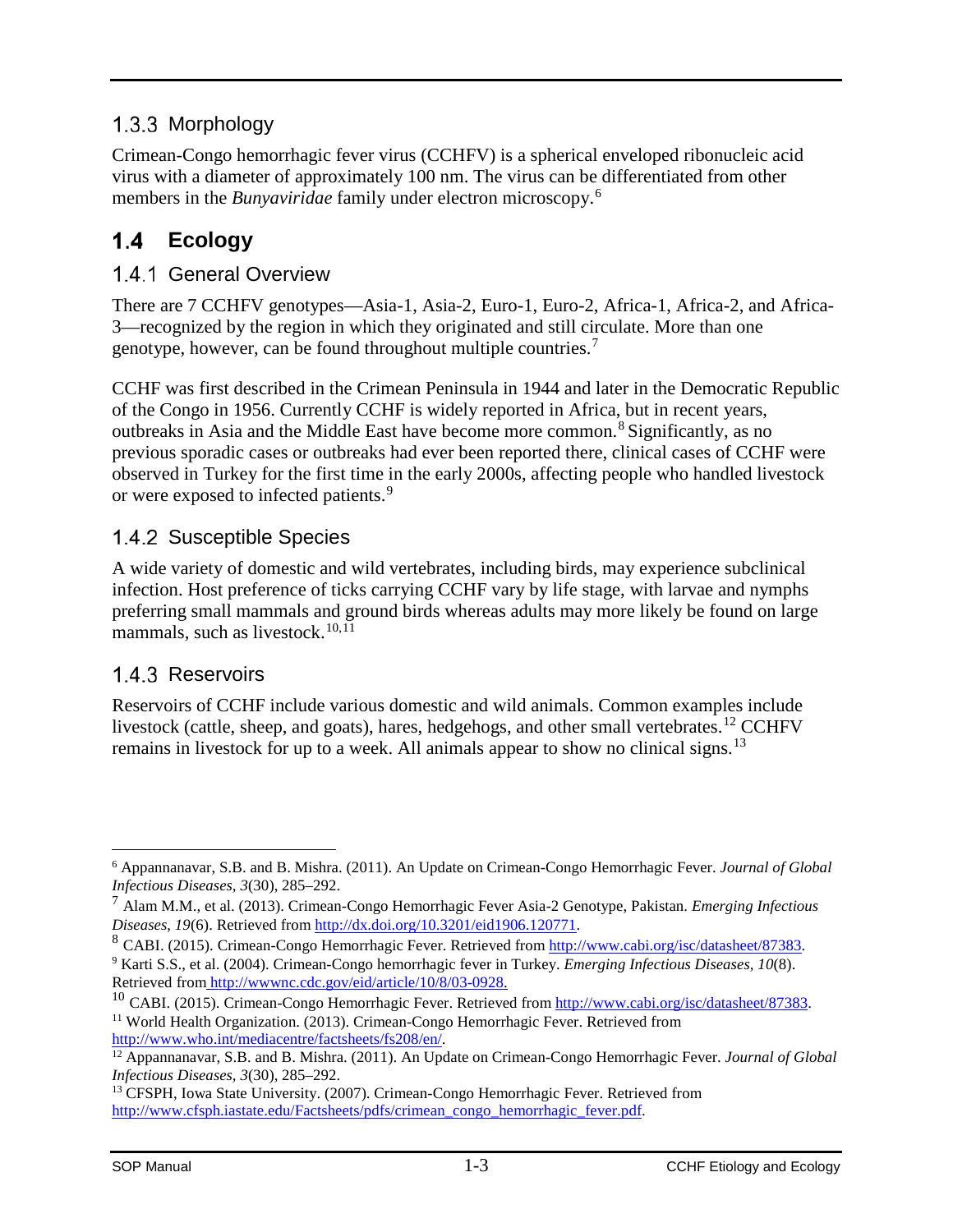### 1.4.4 Transmission and Vectors

CCHF is a tick-borne disease. The major vectors are ticks of the genus *Hyalomma*. Other viable tick vectors include, but are not limited to: *Amblyomma*, *Rhipicephalus*, and *Dermacentor* species.<sup>[14](#page-6-0)</sup> The primary modes of CCHF transmission to humans are through tick bites, exposure to blood or tissue of infected livestock, and direct contact with blood or body fluids of other infected persons.[15](#page-6-1)

The virus is transmitted within tick populations through:

- transstadial transmission: larvae to nymphs to adults,
- vertical transmission: adult females to their eggs,
- venereal transmission: male ticks to female ticks during reproduction, and
- non-viremic transmission: infected to uninfected ticks feeding on the same host.<sup>[16,](#page-6-2)[17](#page-6-3)</sup>

### 1.4.4.1 Mechanical Vectors

Although most birds (excluding ostriches) seem to be resistant to CCHF infection, they have the potential to serve as mechanical vectors. Migratory birds, along with ungulates and livestock, can carry attached ticks great distances into new, previously unpopulated areas.<sup>[18](#page-6-4)</sup> Furthermore, livestock have the potential to carry large numbers of ticks; for example, the presence of 100 Hyalomma marginatum individuals on a single animal is not considered unusual.<sup>[19](#page-6-5),[20](#page-6-6)</sup>

### 1.4.4.2 Amplifying Hosts

Other wild vertebrate hosts, such as hares and hedgehogs, are considered amplifying hosts.<sup>[21](#page-6-7)</sup> In one study, sheep inoculated with CCHF infected ticks became viremic and consequently infected newly attached, uninfected ticks 3–6 days post-inoculation. This experiment demonstrated that sheep have the potential to replicate the virus and pass it to uninfected tick vectors.<sup>[22](#page-6-8)</sup>

<span id="page-6-1"></span><span id="page-6-0"></span><sup>&</sup>lt;sup>14</sup> CABI. (2015). Crimean-Congo Hemorrhagic Fever. Retrieved from [http://www.cabi.org/isc/datasheet/87383.](http://www.cabi.org/isc/datasheet/87383) <sup>15</sup> Mardani, M. and B. Pourkaveh. (2012). Crimean-Congo Hemorrhagic Fever. *Iranian Journal of Clinical Infectious Diseases*, *7*(1), 36–42.

<span id="page-6-3"></span><span id="page-6-2"></span><sup>&</sup>lt;sup>16</sup> CABI. (2015). Crimean-Congo Hemorrhagic Fever. Retrieved from [http://www.cabi.org/isc/datasheet/87383.](http://www.cabi.org/isc/datasheet/87383) <sup>17</sup> Mardani, M. and B. Pourkaveh. (2012). Crimean-Congo Hemorrhagic Fever. *Iranian Journal of Clinical Infectious Diseases*, *7*(1), 36–42.

<span id="page-6-4"></span><sup>&</sup>lt;sup>18</sup> CFSPH, Iowa State University. (2007). Crimean-Congo Hemorrhagic Fever. Retrieved from [http://www.cfsph.iastate.edu/Factsheets/pdfs/crimean\\_congo\\_hemorrhagic\\_fever.pdf.](http://www.cfsph.iastate.edu/Factsheets/pdfs/crimean_congo_hemorrhagic_fever.pdf)

<span id="page-6-5"></span><sup>&</sup>lt;sup>19</sup> European Centre for Disease Prevention and Control. (n.d.). Hyalomma marginatum. Retrieved from [http://ecdc.europa.eu/en/healthtopics/vectors/ticks/Pages/hyalomma-marginatum-.aspx.](http://ecdc.europa.eu/en/healthtopics/vectors/ticks/Pages/hyalomma-marginatum-.aspx%23geo)

<span id="page-6-6"></span><sup>&</sup>lt;sup>20</sup> Estrada-Peña, A., Jameson, L., Medlock, J., Vatansever, Z., & Tishkova, F. (2012). Unraveling the ecological complexities of tick-associated Crimean-Congo hemorrhagic fever virus transmission: a gap analysis for the western Palearctic. *Vector-Borne and Zoonotic Diseases, 12*(9), 743–752.

<span id="page-6-7"></span><sup>21</sup> CFSPH, Iowa State University. (2007). Crimean-Congo Hemorrhagic Fever. Retrieved from [http://www.cfsph.iastate.edu/Factsheets/pdfs/crimean\\_congo\\_hemorrhagic\\_fever.pdf.](http://www.cfsph.iastate.edu/Factsheets/pdfs/crimean_congo_hemorrhagic_fever.pdf)

<span id="page-6-8"></span> $\frac{22}{22}$  Wilson, M.L., et al. (1991). Transmission of Crimean-Congo haemorrhagic fever virus from experimentally infected sheep to *Hyalomma truncatum* ticks. *Research in Virology, 142*(5), 395–404.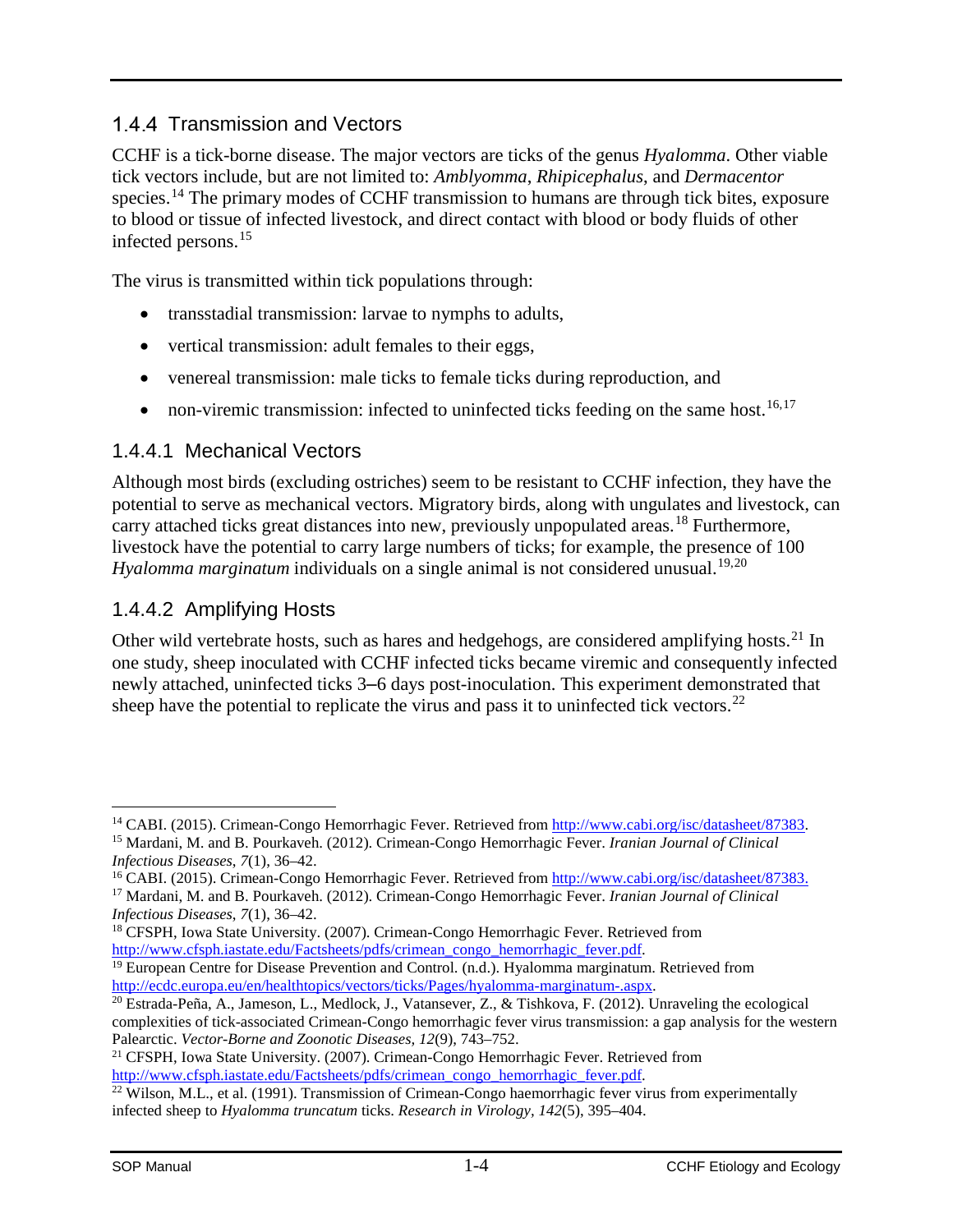### 1.4.5 Personnel

Those in the livestock and agricultural industry, butchers, slaughterhouse employees, hospital workers, or individuals that practice veterinary medicine have the highest risk of infection with CCHF.<sup>[23](#page-7-0)</sup> Hiking, camping, and other outdoor activities can increase risk of coming in contact with ticks.

### 1.4.5.1 Symptoms

Four stages are typically observed in CCHFV infected patients: incubation, prehemorrhagic, hemorrhagic, and recovery. Incubation lasts 1–9 days depending on how an individual was exposed.<sup>[24](#page-7-1)</sup> Influenza-like symptoms (fever, chills, headache, and myalgia) present first. As symptoms worsen patients may experience rash, vomiting, abdominal pains, and diarrhea. The hemorrhagic phase, typically 2–3 days, consists of bleeding from the nose, gastrointestinal tract, uterus, and/or urinary tract.<sup>[25](#page-7-2)</sup> Neurological symptoms such as reduced alertness, agitation, mood swings, and lack of clear thinking or ability to concentrate can develop.<sup>[26](#page-7-3)</sup> Supportive therapy is the main form of treatment. Ribavirin is sometimes prescribed, but randomized human clinical trials showing its efficacy have never been published. Survivors can expect recovery to start 10–20 days after the first onset of symptoms.[27](#page-7-4) Depending on hospitalization and treatment received, mortality rates can range from 5–80 percent.<sup>[28](#page-7-5)</sup>

#### $1.5$ **Environmental Persistence of CCHF**

CCHF is susceptible to both heat and disinfectants.

| Action                  | Resistance                                                                                                                                                                          |
|-------------------------|-------------------------------------------------------------------------------------------------------------------------------------------------------------------------------------|
| Temperature             | Inactivated within 30 minutes at 56°C for 15 minutes at 60°C.                                                                                                                       |
| Chemicals/disinfectants | Inactivated by 1% hypochlorite and 2% glutaraldehyde.                                                                                                                               |
| pH                      | Inactivated by a pH less than 6.                                                                                                                                                    |
| Survival                | Virus stable in blood up to 10 days at 40°C. In wet conditions stable for 7 hours at<br>37°C, 11 days at 20°C, and 15 days at 4°C. In dry conditions for 90 minutes to 24<br>hours. |

### **Table 1. Resistance of CCHF to Physical and Chemical Action[29,](#page-7-6)[30](#page-7-7)**

<span id="page-7-0"></span> <sup>23</sup> CFSPH, Iowa State University. (2007). Crimean-Congo Hemorrhagic Fever. Retrieved from [http://www.cfsph.iastate.edu/Factsheets/pdfs/crimean\\_congo\\_hemorrhagic\\_fever.pdf.](http://www.cfsph.iastate.edu/Factsheets/pdfs/crimean_congo_hemorrhagic_fever.pdf)

<span id="page-7-1"></span><sup>&</sup>lt;sup>24</sup> Keshtkar-Jahromi, M. et al. (2011). Crimean-Congo hemorrhagic fever: Current and future prospects of vaccines and therapies. *Antiviral Research*, *90*(2), 85–92.

<span id="page-7-2"></span><sup>25</sup> World Organization for Animal Health (OIE). (2014). Crimean-Congo Hemorrhagic Fever. *Terrestrial Manual*. Retrieved from [http://www.oie.int/.](http://www.oie.int/)

<span id="page-7-3"></span><sup>&</sup>lt;sup>26</sup> Bhanot, A., Khanna, A., and D. Talwar. (2015). Crimean-Congo hemorrhagic fever: An emerging threat for the intensivist. *Indian Journal of Critical Care Medicine*, *19*(9).

<span id="page-7-4"></span><sup>27</sup> CFSPH, Iowa State University. (2007). Crimean-Congo Hemorrhagic Fever. Retrieved from [http://www.cfsph.iastate.edu/Factsheets/pdfs/crimean\\_congo\\_hemorrhagic\\_fever.pdf.](http://www.cfsph.iastate.edu/Factsheets/pdfs/crimean_congo_hemorrhagic_fever.pdf)

<sup>28</sup> OIE. (2014). Crimean-Congo Hemorrhagic Fever. *Terrestrial Manual*. Retrieved from [http://www.oie.int/.](http://www.oie.int/)

<span id="page-7-6"></span><span id="page-7-5"></span><sup>&</sup>lt;sup>29</sup> OIE. (2014). Public and Animal Health Importance of Crimean-Congo Hemorrhagic Fever and Other Tick-Transmitted Diseases of Animals in the Middle East. Retrieved from [http://www.oie.int/doc/ged/D2954.PDF.](http://www.oie.int/doc/ged/D2954.PDF)

<span id="page-7-7"></span><sup>&</sup>lt;sup>30</sup> Public Health Agency of Canada. (2011). Crimean-Congo Hemorrhagic Fever Virus. Retrieved from [http://www.phac-aspc.gc.ca/lab-bio/res/psds-ftss/crim-congo-eng.php.](http://www.phac-aspc.gc.ca/lab-bio/res/psds-ftss/crim-congo-eng.php)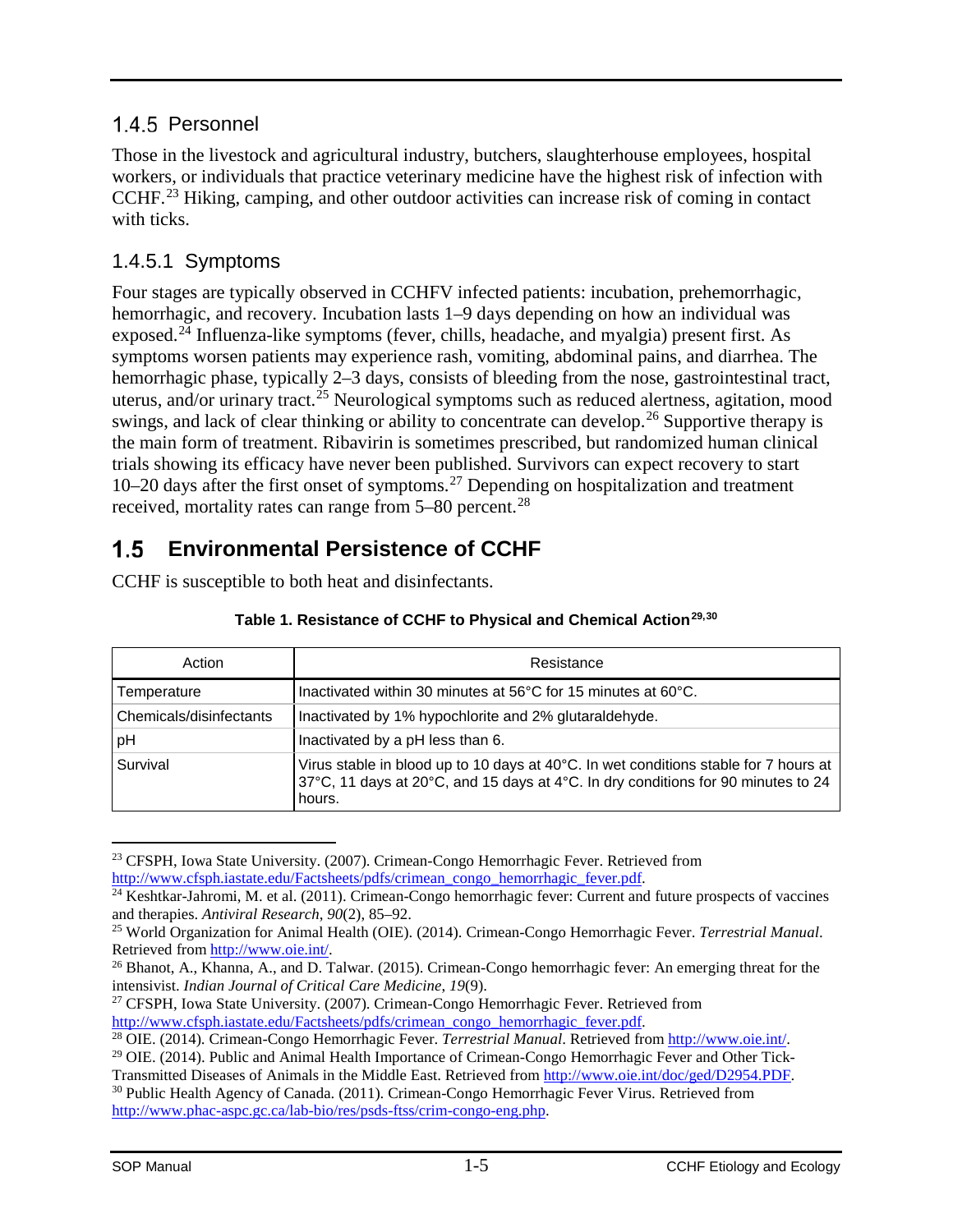#### $1.6$ **Geographic Distribution**

CCHFV has been detected in Africa, the Middle East and Asia. It has also been found in parts of Europe including southern portions of the former Soviet Union (Crimea, Astrakhan, Rostov, Uzbekistan, Kazakhstan, and Tajikistan), Turkey, Bulgaria, Greece, Albania, and the Kosovo province of the former Yugoslavia.<sup>[31](#page-8-0)</sup> A more detailed map of countries with historic CCHF detections can be found in Figure 1; countries are color coded by year of first CCHF identification.





Geographic distribution of CCHF is correlated to the distribution of *Hyalomma* ticks worldwide.<sup>[33](#page-8-2)</sup> Factors that influence tick populations and distributions include weather, climate change, vertebrate host populations, and vegetation. For example, extended cold weather inhibits larva and nymph development. Changes in these factors can alter tick survival, maturation, and egg production.[34](#page-8-3)

It has been suggested that the extinction of camelids 5‒2.5 million years ago along with the lack of species diversity of cloven-hoofed, ruminant mammals is responsible for the absence of *Hyalomma* ticks in North and South America.<sup>[35](#page-8-4)</sup>

<span id="page-8-0"></span> <sup>31</sup> CFSPH, Iowa State University. (2007). Crimean-Congo Hemorrhagic Fever. Retrieved from [http://www.cfsph.iastate.edu/Factsheets/pdfs/crimean\\_congo\\_hemorrhagic\\_fever.pdf.](http://www.cfsph.iastate.edu/Factsheets/pdfs/crimean_congo_hemorrhagic_fever.pdf)

<span id="page-8-1"></span><sup>32</sup> CABI. (2015). Crimean-Congo Hemorrhagic Fever. Retrieved from [http://www.cabi.org/isc/datasheet/87383.](http://www.cabi.org/isc/datasheet/87383)

<span id="page-8-2"></span><sup>33</sup> CFSPH, Iowa State University. (2007). Crimean-Congo Hemorrhagic Fever. Retrieved from [http://www.cfsph.iastate.edu/Factsheets/pdfs/crimean\\_congo\\_hemorrhagic\\_fever.pdf.](http://www.cfsph.iastate.edu/Factsheets/pdfs/crimean_congo_hemorrhagic_fever.pdf)

<span id="page-8-3"></span><sup>34</sup> CABI. (2015). Crimean-Congo Hemorrhagic Fever. Retrieved from [http://www.cabi.org/isc/datasheet/87383.](http://www.cabi.org/isc/datasheet/87383)

<span id="page-8-4"></span><sup>35</sup> Sonenshine, D. and T. Mather. (1994). Ecological Dynamics of Tick-Borne Zoonoses. Oxford University Press.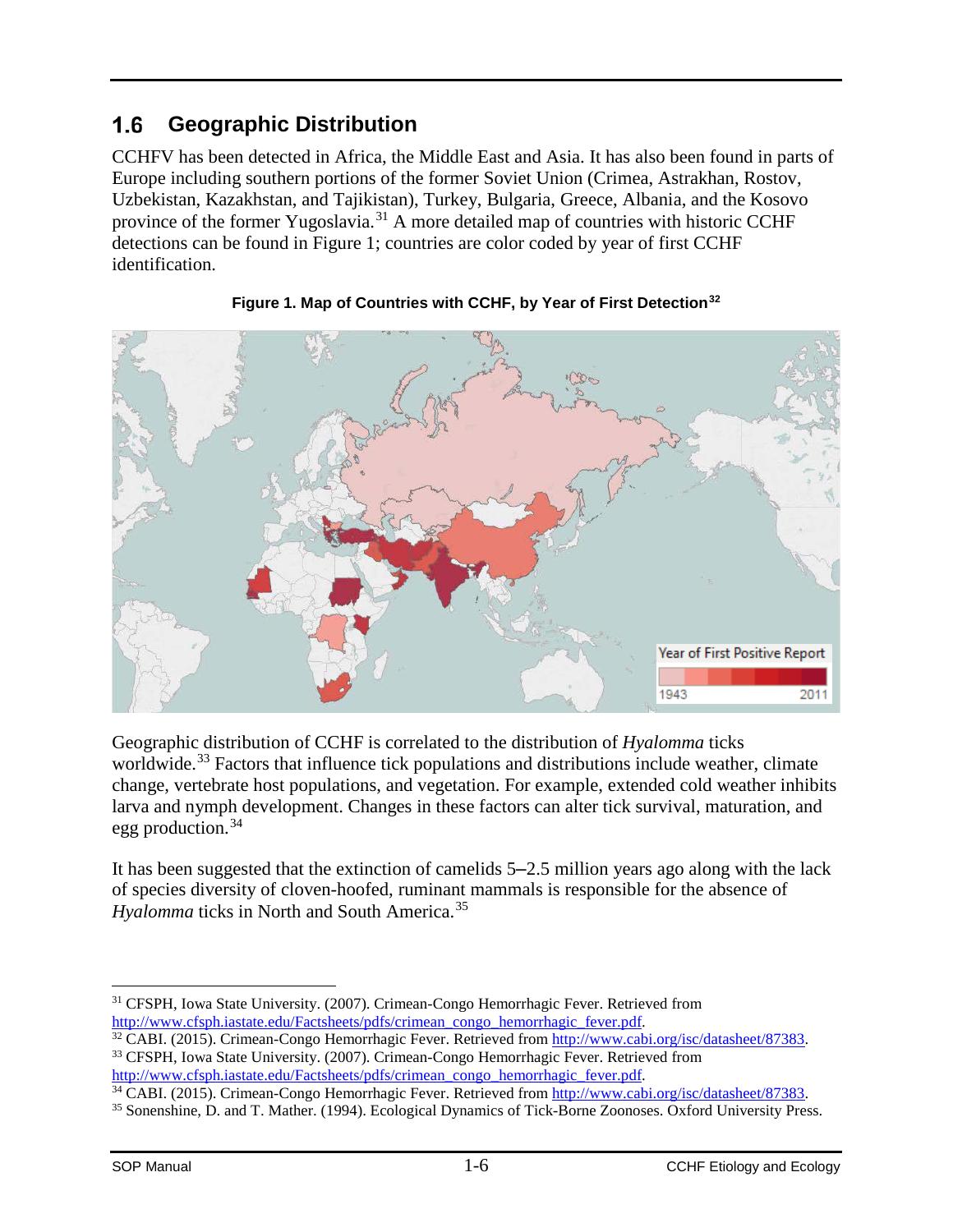#### **CCHF in the United States**  $1.7$

There is a risk that ticks could enter the United States on an imported host animal or travelers and/or their pets. *Rhipicephalus sanguineus* (brown dog tick), the most wide spread tick species in the world, is found throughout the United States. This indigenous arthropod species may be competent to transmit CCHFV. One study found that 55 percent of brown dog ticks collected from a sample of livestock in Hamadan Province in Iran were reverse transcription polymerase chain reaction positive for CCHFV.<sup>[36](#page-9-0)</sup> Furthermore, CCHF susceptible domestic animals and wildlife hosts are present in the United States.

<span id="page-9-0"></span> <sup>36</sup> Keshtkar-Jahromi, M., Sajadi, M. M., Ansari, H., Mardani, M., & Holakouie-Naieni, K. (2013). Crimean–Congo hemorrhagic fever in Iran. *Antiviral Research, 100*(1), 20–28.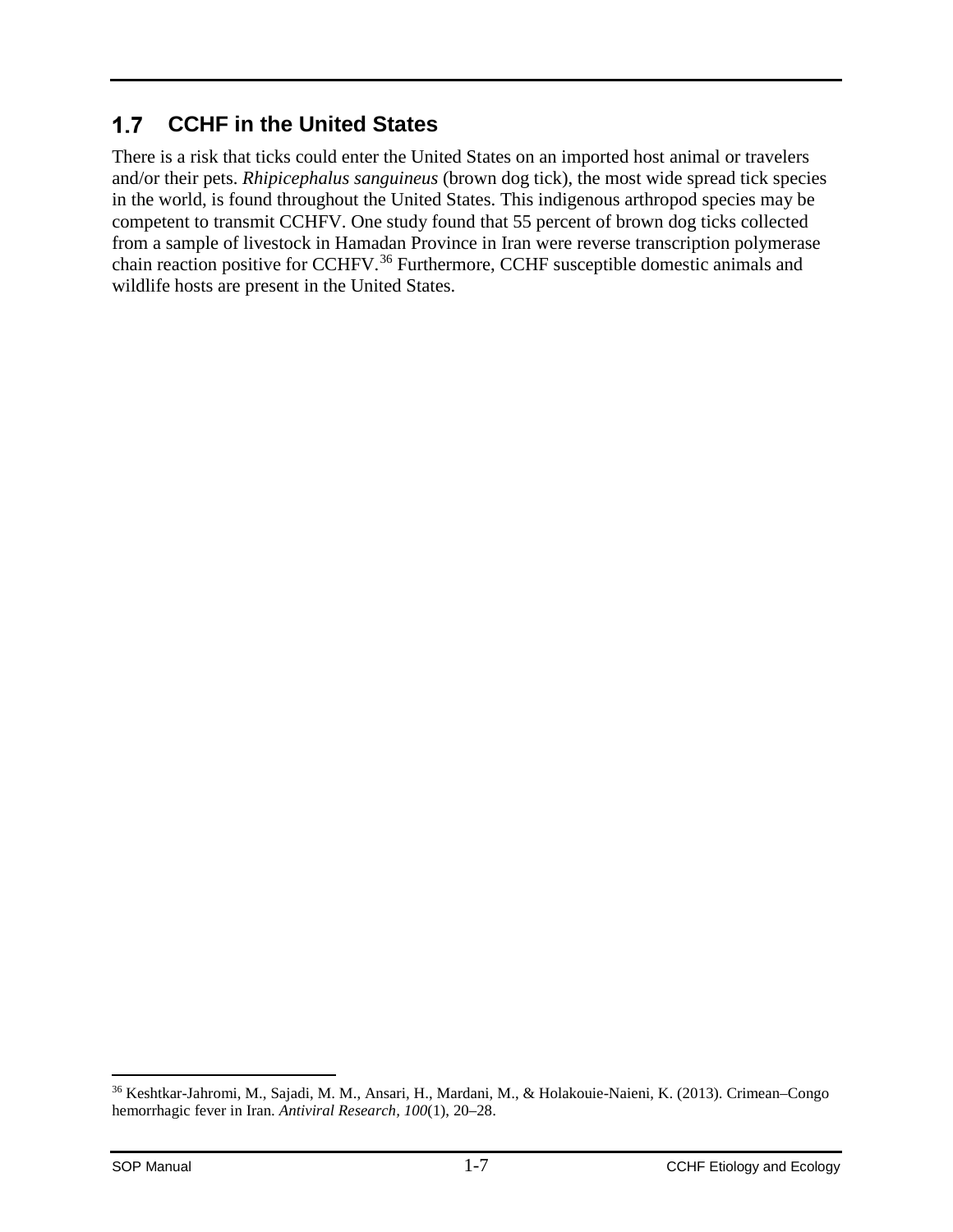# **Attachment 1.A References and Resources**

- Appannanavar, S.B. and B. Mishra. (2011). An Update on Crimean-Congo Hemorrhagic Fever. *Journal of Global Infectious Diseases*, *3*(30), 285–292.
- Bhanot, A., Khanna, A., and D. Talwar. (2015). Crimean-Congo hemorrhagic fever: An emerging threat for the intensivist. *Indian Journal of Critical Care Medicine*, *19*(9).
- Alam MM, Khurshid A, Sharif S, Shaukat S, Suleman RM, Angez M, et al. (2013). Crimean-Congo Hemorrhagic Fever Asia-2 Genotype, Pakistan. *Emerging Infectious Diseases, 19*(6). Retrieved from [http://dx.doi.org/10.3201/eid1906.120771.](http://dx.doi.org/10.3201/eid1906.120771)
- Center for Food Security and Public Health, Iowa State University. (2007). Crimean-Congo Hemorrhagic Fever. Retrieved from [http://www.cfsph.iastate.edu/Factsheets/pdfs/crimean\\_congo\\_hemorrhagic\\_fever.pdf.](http://www.cfsph.iastate.edu/Factsheets/pdfs/crimean_congo_hemorrhagic_fever.pdf)
- Center for Agriculture and Biosciences International (CABI). (2015). Crimean-Congo Hemorrhagic Fever. Retrieved from [http://www.cabi.org/isc/datasheet/87383.](http://www.cabi.org/isc/datasheet/87383)
- Estrada-Peña, A., Jameson, L., Medlock, J., Vatansever, Z., & Tishkova, F. (2012). Unraveling the ecological complexities of tick-associated Crimean-Congo hemorrhagic fever virus transmission: a gap analysis for the western Palearctic. *Vector-Borne and Zoonotic Diseases, 12*(9), 743–752.
- European Centre for Disease Prevention and Control. (n.d.). Hyalomma marginatum. Retrieved from [http://ecdc.europa.eu/en/healthtopics/vectors/ticks/Pages/hyalomma-marginatum-](http://ecdc.europa.eu/en/healthtopics/vectors/ticks/Pages/hyalomma-marginatum-.aspx%23geo) [.aspx#geo.](http://ecdc.europa.eu/en/healthtopics/vectors/ticks/Pages/hyalomma-marginatum-.aspx%23geo)
- International Committee on Taxonomy of Viruses. (2016). Retrieved from [http://www.ictvonline.org/virusTaxonomy.asp.](http://www.ictvonline.org/virusTaxonomy.asp)
- Karti SS, Odabasi Z, Korten V, Yilmaz M, Sonmez M, Caylan R, et al. (2004). Crimean-Congo hemorrhagic fever in Turkey. *Emerging Infectious Diseases, 10*(8). Retrieved from [http://wwwnc.cdc.gov/eid/article/10/8/03-0928.](http://wwwnc.cdc.gov/eid/article/10/8/03-0928)
- Kayedi, M. H., Chinikar, S., Mostafavi, E., Khakifirouz, S., Jalali, T., Hosseini-Chegeni, A., & Shahhosseini, N. (2015). Crimean–Congo Hemorrhagic Fever Virus Clade IV (Asia 1) in Ticks of Western Iran. *Journal of Medical Entomology*, tjv081.
- Keshtkar-Jahromi, M., Kuhn, J.H., Christova, I., Bradfute, S.B., Jahrling, P.B., and S. Bavari. (2011). Crimean-Congo hemorrhagic fever: Current and future prospects of vaccines and therapies. *Antiviral Research 90*(2011), 85–92.
- Keshtkar-Jahromi, M., Sajadi, M. M., Ansari, H., Mardani, M., & Holakouie-Naieni, K. (2013). Crimean-Congo hemorrhagic fever in Iran. *Antiviral Research, 100*(1), 20–28.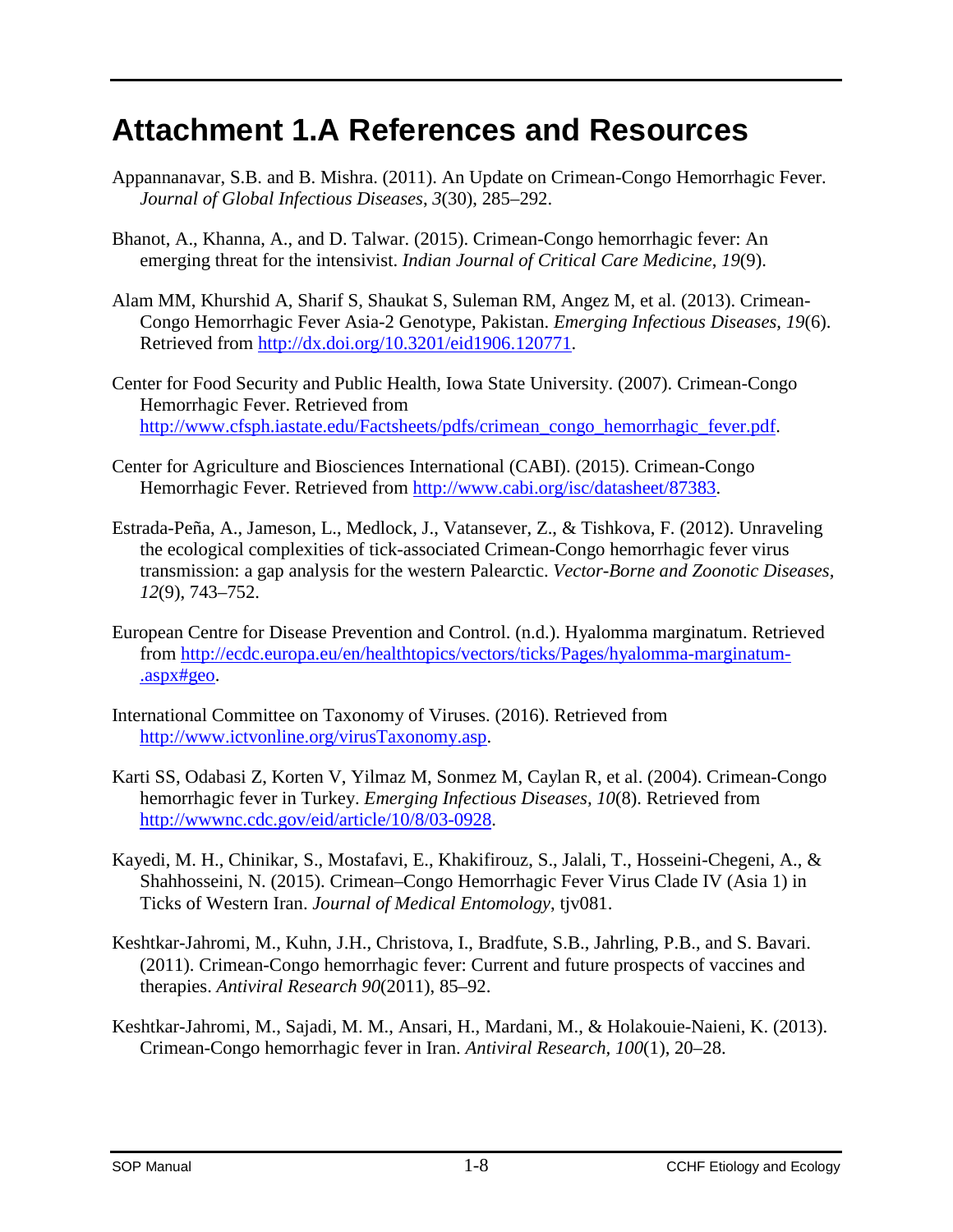- Mardani, M. and Pourkaveh, B. (2012). Crimean-Congo Hemorrhagic Fever. *Iranian Journal of Clinical Infectious* Disease, *7*(1), 36–42.
- Public Health Agency of Canada. (2011). Crimean-Congo Hemorrhagic Fever Virus. Retrieved from [http://www.phac-aspc.gc.ca/lab-bio/res/psds-ftss/crim-congo-eng.php.](http://www.phac-aspc.gc.ca/lab-bio/res/psds-ftss/crim-congo-eng.php)
- Sonenshine, D. and T. Mather. (1994). Ecological Dynamics of Tick-Borne Zoonoses. Oxford University Press.
- Wilson, M. L., Gonzalez, J. P., Cornet, J. P., & Camicas, J. L. (1991). Transmission of Crimean-Congo haemorrhagic fever virus from experimentally infected sheep to *Hyalomma truncatum* ticks. *Research in Virology, 142*(5), 395–404.
- World Health Organization. (2013). Crimean-Congo Hemorrhagic Fever. Retrieved from [http://www.who.int/mediacentre/factsheets/fs208/en/.](http://www.who.int/mediacentre/factsheets/fs208/en/)
- World Organization for Animal Health (OIE). (2014). Crimean-Congo Hemorrhagic Fever. *Terrestrial Manual*. Retrieved from [http://www.oie.int/.](http://www.oie.int/)
- World Organization for Animal Health (OIE). (2014). Public and Animal Health Importance of Crimean-Congo Hemorrhagic Fever and Other Tick-Transmitted Diseases of Animals in the Middle East. Retrieved from [http://www.oie.int/.](http://www.oie.int/)